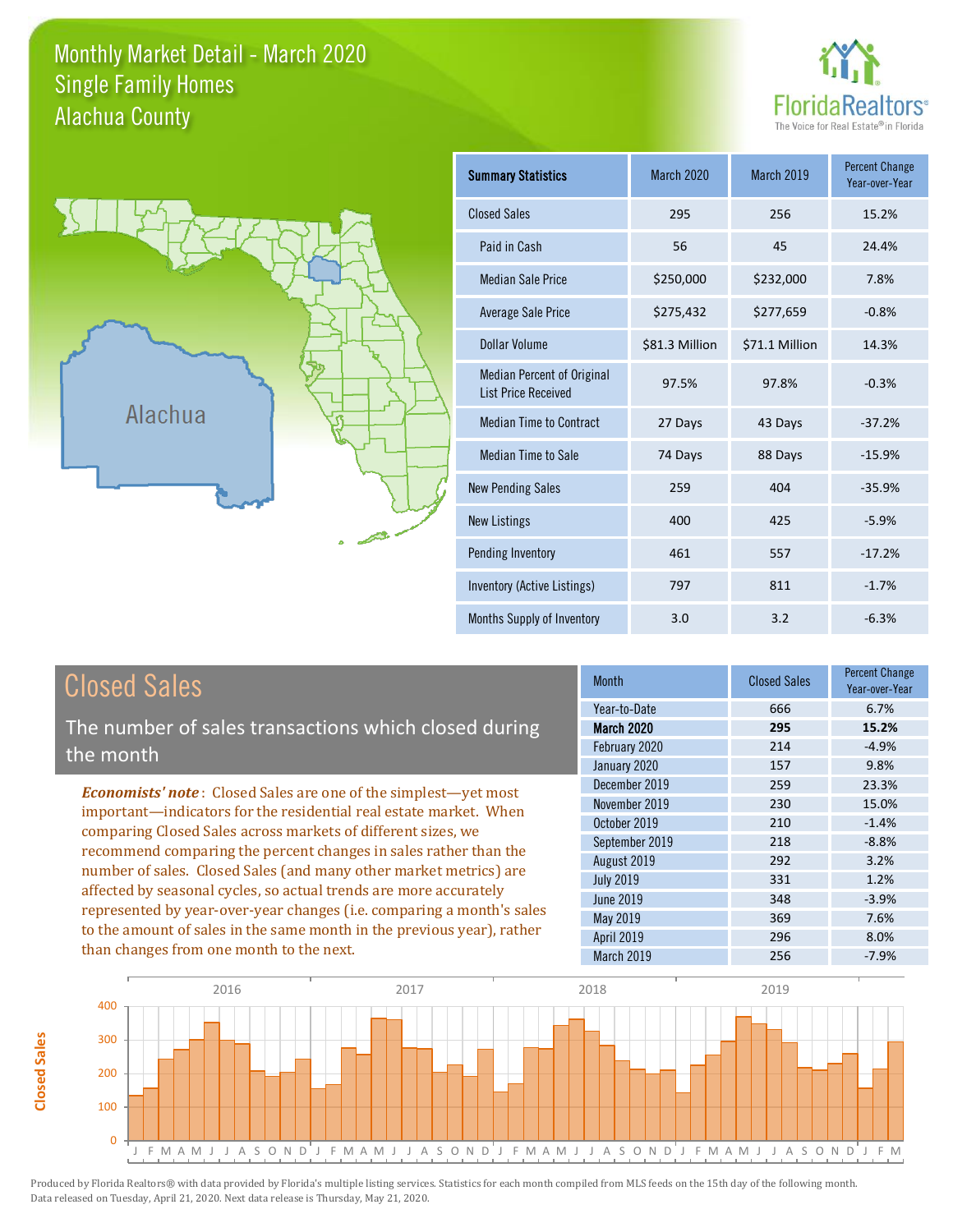

### *Economists' note:* Closed Sales are one of the simplest—yet most important—indicators for the residential real estate market. When comparing Closed Sales across markets of different sizes, we recommend comparing the percent changes in sales rather than the number of sales. Closed Sales (and many other market metrics) are affected by seasonal cycles, so actual trends are more accurately represented by year-over-year changes (i.e. comparing a month's sales to the amount of sales in the same month in the previous year), rather than changes from one month to the next. \$1,000,000 or more 1  $-50.0\%$ \$250,000 - \$299,999 58 28.9% \$300,000 - \$399,999 58 61.1% \$400,000 - \$599,999 19 -17.4% \$600,000 - \$999,999 13 44.4% \$150,000 - \$199,999 52 -23.5% \$200,000 - \$249,999 57 9.6% \$100,000 - \$149,999 23 43.8% Sale Price Closed Sales Percent Change Year-over-Year Less than \$50,000 3 200.0% \$50,000 - \$99,999 11 175.0% Closed Sales by Sale Price The number of sales transactions which closed during the month



## Median Time to Contract by Sale Price The median number of days between the listing date and contract date for all Closed Sales during the month

*Economists' note* : Like Time to Sale, Time to Contract is a measure of the length of the home selling process calculated for sales which closed during the month. The difference is that Time to Contract measures the number of days between the initial listing of a property and the signing of the contract which eventually led to the closing of the sale. When the gap between Median Time to Contract and Median Time to Sale grows, it is usually a sign of longer closing times and/or declining numbers of cash sales.

| Sale Price            | <b>Median Time to</b><br>Contract | <b>Percent Change</b><br>Year-over-Year |
|-----------------------|-----------------------------------|-----------------------------------------|
| Less than \$50,000    | 20 Days                           | $-86.0%$                                |
| $$50,000 - $99,999$   | 72 Days                           | $-59.6%$                                |
| $$100,000 - $149,999$ | 15 Days                           | $-81.7%$                                |
| $$150,000 - $199,999$ | 24 Days                           | $-11.1%$                                |
| \$200,000 - \$249,999 | 39 Days                           | $-31.6%$                                |
| \$250,000 - \$299,999 | 34 Days                           | $-42.4%$                                |
| \$300,000 - \$399,999 | 23 Days                           | $-23.3%$                                |
| \$400,000 - \$599,999 | 28 Days                           | $-17.6%$                                |
| \$600,000 - \$999,999 | 33 Days                           | $-8.3%$                                 |
| \$1,000,000 or more   | 7 Days                            | $-98.1%$                                |



Produced by Florida Realtors® with data provided by Florida's multiple listing services. Statistics for each month compiled from MLS feeds on the 15th day of the following month. Data released on Tuesday, April 21, 2020. Next data release is Thursday, May 21, 2020.

**Median Time to Contract**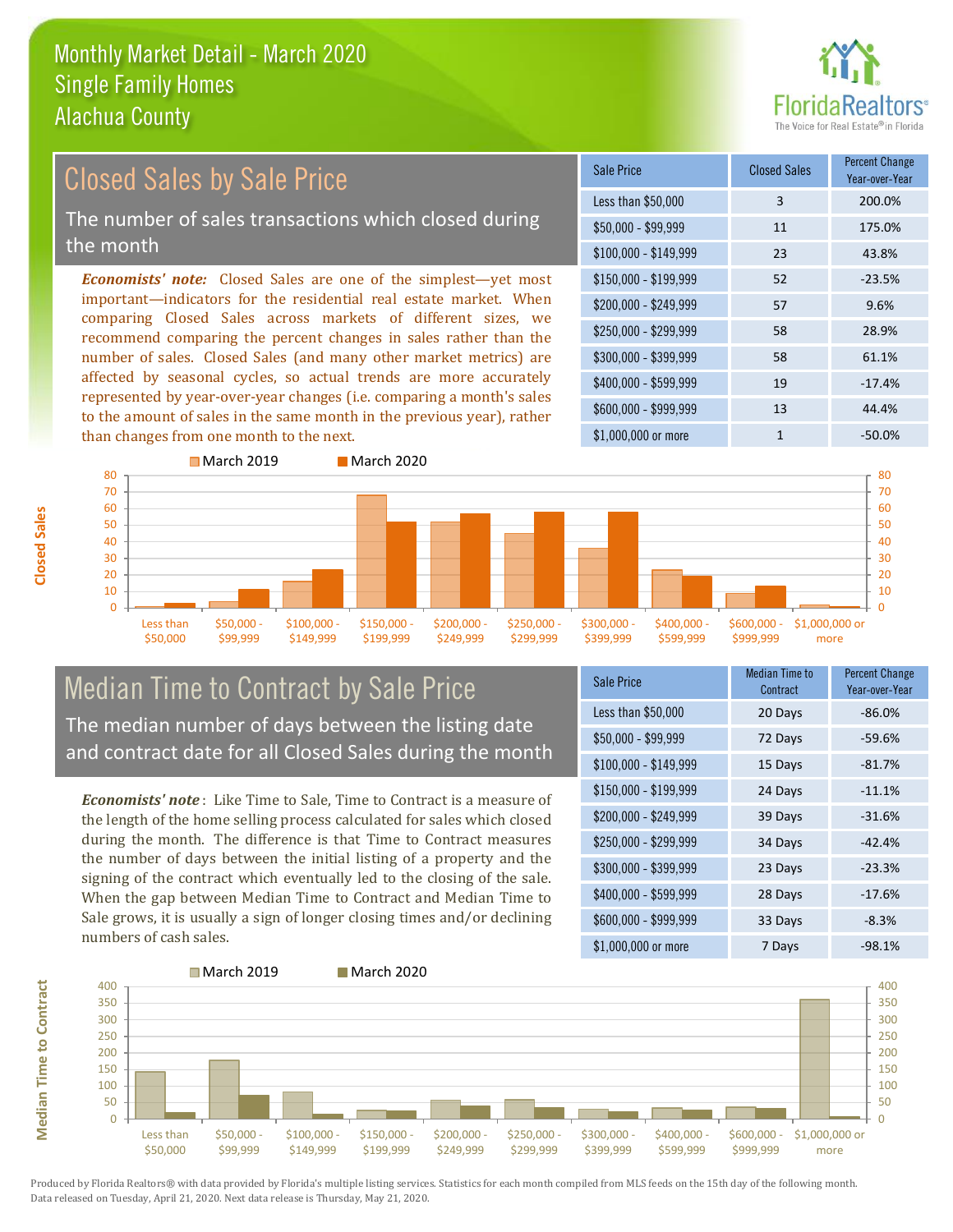

## New Listings by Initial Listing Price The number of properties put onto the market during

the month

*Economists' note:* New Listings tend to rise in delayed response to increasing prices, so they are often seen as a lagging indicator of market health. As prices rise, potential sellers raise their estimations of value—and in the most recent cycle, rising prices have freed up many potential sellers who were previously underwater on their mortgages. Note that in our calculations, we take care to not include properties that were recently taken off the market and quickly relisted, since these are not really *new* listings.

| <b>Initial Listing Price</b> | <b>New Listings</b> | <b>Percent Change</b><br>Year-over-Year |
|------------------------------|---------------------|-----------------------------------------|
| Less than \$50,000           | 3                   | N/A                                     |
| $$50,000 - $99,999$          | 11                  | $-38.9%$                                |
| $$100,000 - $149,999$        | 24                  | $-40.0%$                                |
| $$150,000 - $199,999$        | 60                  | $-6.3%$                                 |
| \$200,000 - \$249,999        | 74                  | 4.2%                                    |
| \$250,000 - \$299,999        | 64                  | $-15.8%$                                |
| \$300,000 - \$399,999        | 85                  | 7.6%                                    |
| \$400,000 - \$599,999        | 51                  | $-12.1%$                                |
| \$600,000 - \$999,999        | 27                  | 50.0%                                   |
| \$1,000,000 or more          | 1                   | $0.0\%$                                 |



### Inventory by Current Listing Price The number of property listings active at the end of the month

*Economists' note* : There are a number of ways to define and calculate Inventory. Our method is to simply count the number of active listings on the last day of the month, and hold this number to compare with the same month the following year. Inventory rises when New Listings are outpacing the number of listings that go off-market (regardless of whether they actually sell). Likewise, it falls when New Listings aren't keeping up with the rate at which homes are going off-market.

| <b>Current Listing Price</b> | Inventory | <b>Percent Change</b><br>Year-over-Year |
|------------------------------|-----------|-----------------------------------------|
| Less than \$50,000           | 5         | $-28.6%$                                |
| $$50,000 - $99,999$          | 25        | $-35.9%$                                |
| $$100,000 - $149,999$        | 49        | 0.0%                                    |
| $$150,000 - $199,999$        | 68        | $-16.0%$                                |
| \$200,000 - \$249,999        | 95        | $-18.8%$                                |
| \$250,000 - \$299,999        | 122       | 4.3%                                    |
| \$300,000 - \$399,999        | 201       | 20.4%                                   |
| \$400,000 - \$599,999        | 133       | $-1.5%$                                 |
| \$600,000 - \$999,999        | 79        | 6.8%                                    |
| $$1.000.000$ or more         | חר        | ∕ח∩ ∩מ                                  |



Produced by Florida Realtors® with data provided by Florida's multiple listing services. Statistics for each month compiled from MLS feeds on the 15th day of the following month. Data released on Tuesday, April 21, 2020. Next data release is Thursday, May 21, 2020.

**Inventory**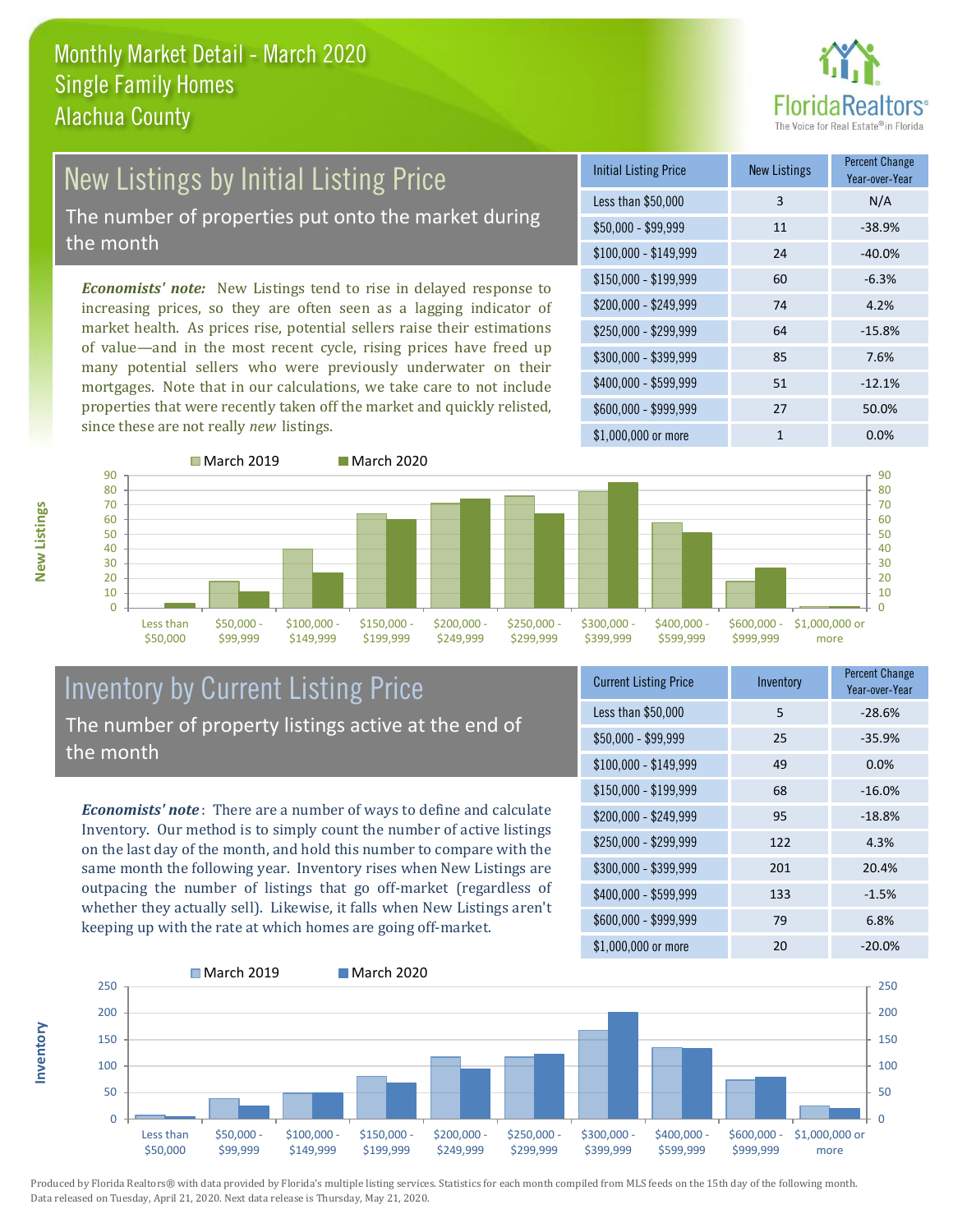### Monthly Distressed Market - March 2020 Alachua County Single Family Homes



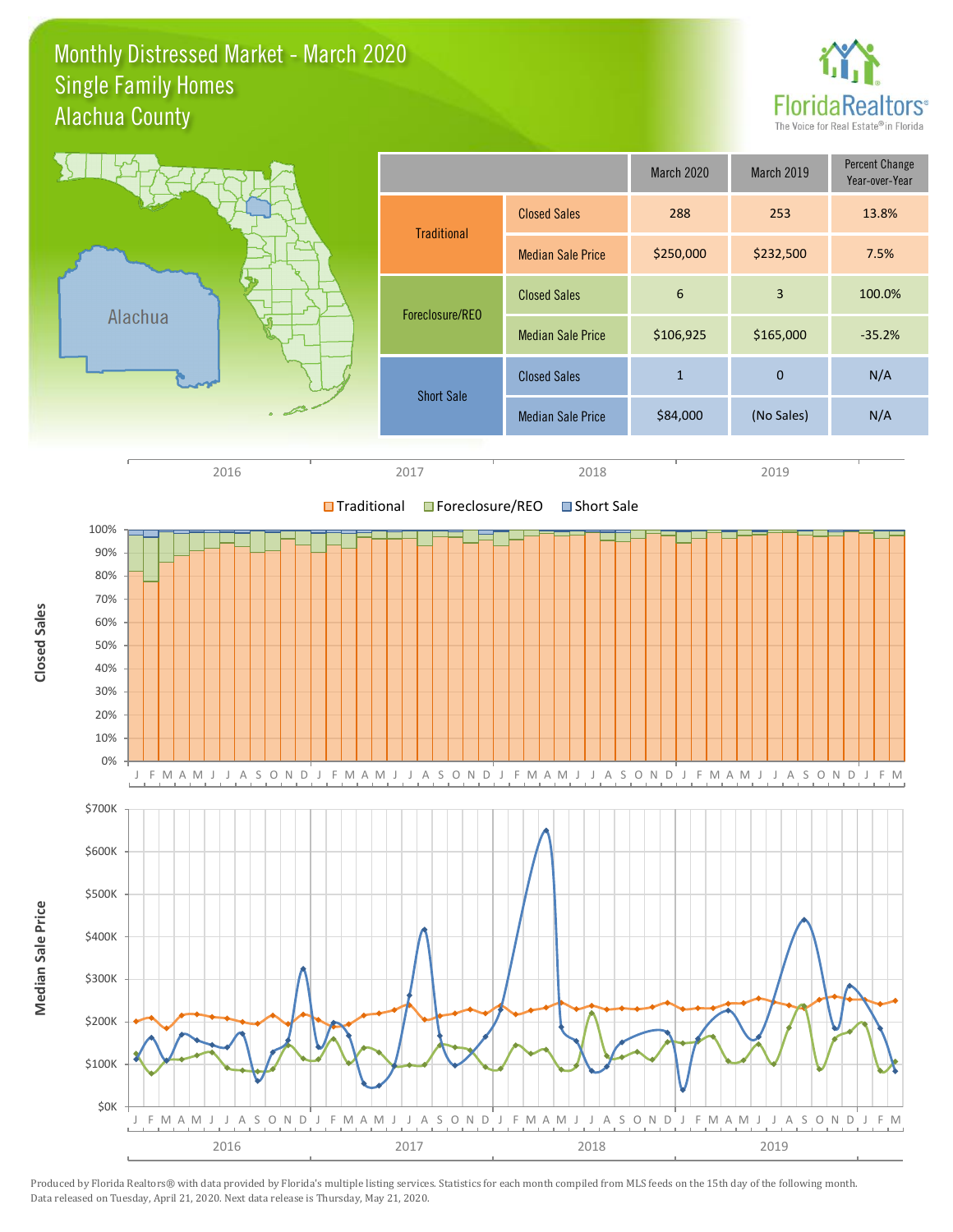Monthly Market Detail - March 2020 Alachua County Townhouses and Condos





**Closed Sales**

**Closed Sales** 

| <b>Summary Statistics</b>                                       | <b>March 2020</b> | <b>March 2019</b> | <b>Percent Change</b><br>Year-over-Year |
|-----------------------------------------------------------------|-------------------|-------------------|-----------------------------------------|
| <b>Closed Sales</b>                                             | 87                | 68                | 27.9%                                   |
| Paid in Cash                                                    | 51                | 44                | 15.9%                                   |
| <b>Median Sale Price</b>                                        | \$125,000         | \$125,000         | 0.0%                                    |
| <b>Average Sale Price</b>                                       | \$134,993         | \$130,041         | 3.8%                                    |
| <b>Dollar Volume</b>                                            | \$11.7 Million    | \$8.8 Million     | 32.8%                                   |
| <b>Median Percent of Original</b><br><b>List Price Received</b> | 97.7%             | 97.5%             | 0.2%                                    |
| <b>Median Time to Contract</b>                                  | 13 Days           | 13 Days           | 0.0%                                    |
| <b>Median Time to Sale</b>                                      | 47 Days           | 43 Days           | 9.3%                                    |
| <b>New Pending Sales</b>                                        | 69                | 111               | $-37.8%$                                |
| <b>New Listings</b>                                             | 93                | 116               | $-19.8%$                                |
| <b>Pending Inventory</b>                                        | 87                | 127               | $-31.5%$                                |
| Inventory (Active Listings)                                     | 156               | 164               | $-4.9%$                                 |
| <b>Months Supply of Inventory</b>                               | 2.2               | 2.2               | 0.0%                                    |

| <b>Closed Sales</b>                                                                                                                                                                                                                                                                                                                                                                                                      | <b>Month</b>      | <b>Closed Sales</b> | <b>Percent Change</b><br>Year-over-Year |
|--------------------------------------------------------------------------------------------------------------------------------------------------------------------------------------------------------------------------------------------------------------------------------------------------------------------------------------------------------------------------------------------------------------------------|-------------------|---------------------|-----------------------------------------|
|                                                                                                                                                                                                                                                                                                                                                                                                                          | Year-to-Date      | 193                 | 15.6%                                   |
| The number of sales transactions which closed during                                                                                                                                                                                                                                                                                                                                                                     | <b>March 2020</b> | 87                  | 27.9%                                   |
| the month                                                                                                                                                                                                                                                                                                                                                                                                                | February 2020     | 57                  | $-1.7%$                                 |
|                                                                                                                                                                                                                                                                                                                                                                                                                          | January 2020      | 49                  | 19.5%                                   |
| <b>Economists' note:</b> Closed Sales are one of the simplest—yet most                                                                                                                                                                                                                                                                                                                                                   | December 2019     | 61                  | 13.0%                                   |
| important—indicators for the residential real estate market. When<br>comparing Closed Sales across markets of different sizes, we<br>recommend comparing the percent changes in sales rather than the<br>number of sales. Closed Sales (and many other market metrics) are<br>affected by seasonal cycles, so actual trends are more accurately<br>represented by year-over-year changes (i.e. comparing a month's sales | November 2019     | 39                  | $-17.0%$                                |
|                                                                                                                                                                                                                                                                                                                                                                                                                          | October 2019      | 48                  | $-17.2%$                                |
|                                                                                                                                                                                                                                                                                                                                                                                                                          | September 2019    | 50                  | 0.0%                                    |
|                                                                                                                                                                                                                                                                                                                                                                                                                          | August 2019       | 95                  | 23.4%                                   |
|                                                                                                                                                                                                                                                                                                                                                                                                                          | <b>July 2019</b>  | 89                  | $-23.9%$                                |
|                                                                                                                                                                                                                                                                                                                                                                                                                          | <b>June 2019</b>  | 98                  | $-11.7%$                                |
|                                                                                                                                                                                                                                                                                                                                                                                                                          | May 2019          | 104                 | $-2.8%$                                 |
| to the amount of sales in the same month in the previous year), rather                                                                                                                                                                                                                                                                                                                                                   | <b>April 2019</b> | 93                  | 5.7%                                    |
| than changes from one month to the next.                                                                                                                                                                                                                                                                                                                                                                                 | March 2019        | 68                  | $-16.0\%$                               |

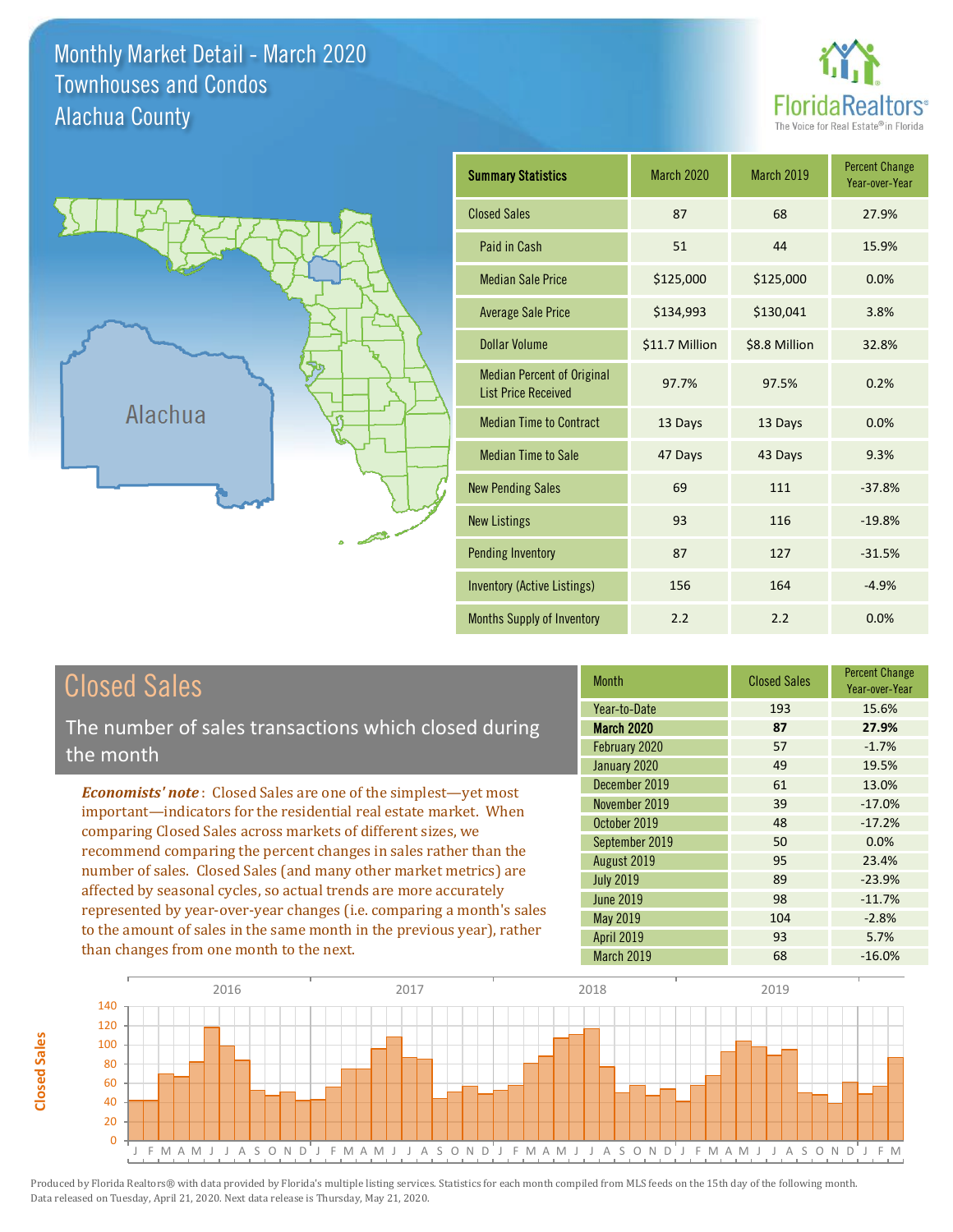

### *Economists' note:* Closed Sales are one of the simplest—yet most important—indicators for the residential real estate market. When comparing Closed Sales across markets of different sizes, we Closed Sales by Sale Price The number of sales transactions which closed during the month

recommend comparing the percent changes in sales rather than the number of sales. Closed Sales (and many other market metrics) are affected by seasonal cycles, so actual trends are more accurately represented by year-over-year changes (i.e. comparing a month's sales to the amount of sales in the same month in the previous year), rather than changes from one month to the next.





## Median Time to Contract by Sale Price The median number of days between the listing date and contract date for all Closed Sales during the month

*Economists' note* : Like Time to Sale, Time to Contract is a measure of the length of the home selling process calculated for sales which closed during the month. The difference is that Time to Contract measures the number of days between the initial listing of a property and the signing of the contract which eventually led to the closing of the sale. When the gap between Median Time to Contract and Median Time to Sale grows, it is usually a sign of longer closing times and/or declining numbers of cash sales.

| <b>Sale Price</b>     | Median Time to<br><b>Percent Change</b><br>Year-over-Year<br>Contract |          |
|-----------------------|-----------------------------------------------------------------------|----------|
| Less than \$50,000    | 37 Days                                                               | 146.7%   |
| $$50,000 - $99,999$   | 15 Days                                                               | 36.4%    |
| $$100,000 - $149,999$ | 9 Days                                                                | $-18.2%$ |
| $$150,000 - $199,999$ | 16 Days                                                               | $-15.8%$ |
| \$200,000 - \$249,999 | 14 Days                                                               | $-53.3%$ |
| \$250,000 - \$299,999 | 84 Days                                                               | 13.5%    |
| \$300,000 - \$399,999 | 355 Days                                                              | 186.3%   |
| \$400,000 - \$599,999 | 0 Days                                                                | N/A      |
| \$600,000 - \$999,999 | (No Sales)                                                            | N/A      |
| \$1,000,000 or more   | (No Sales)                                                            | N/A      |



**Closed Sales**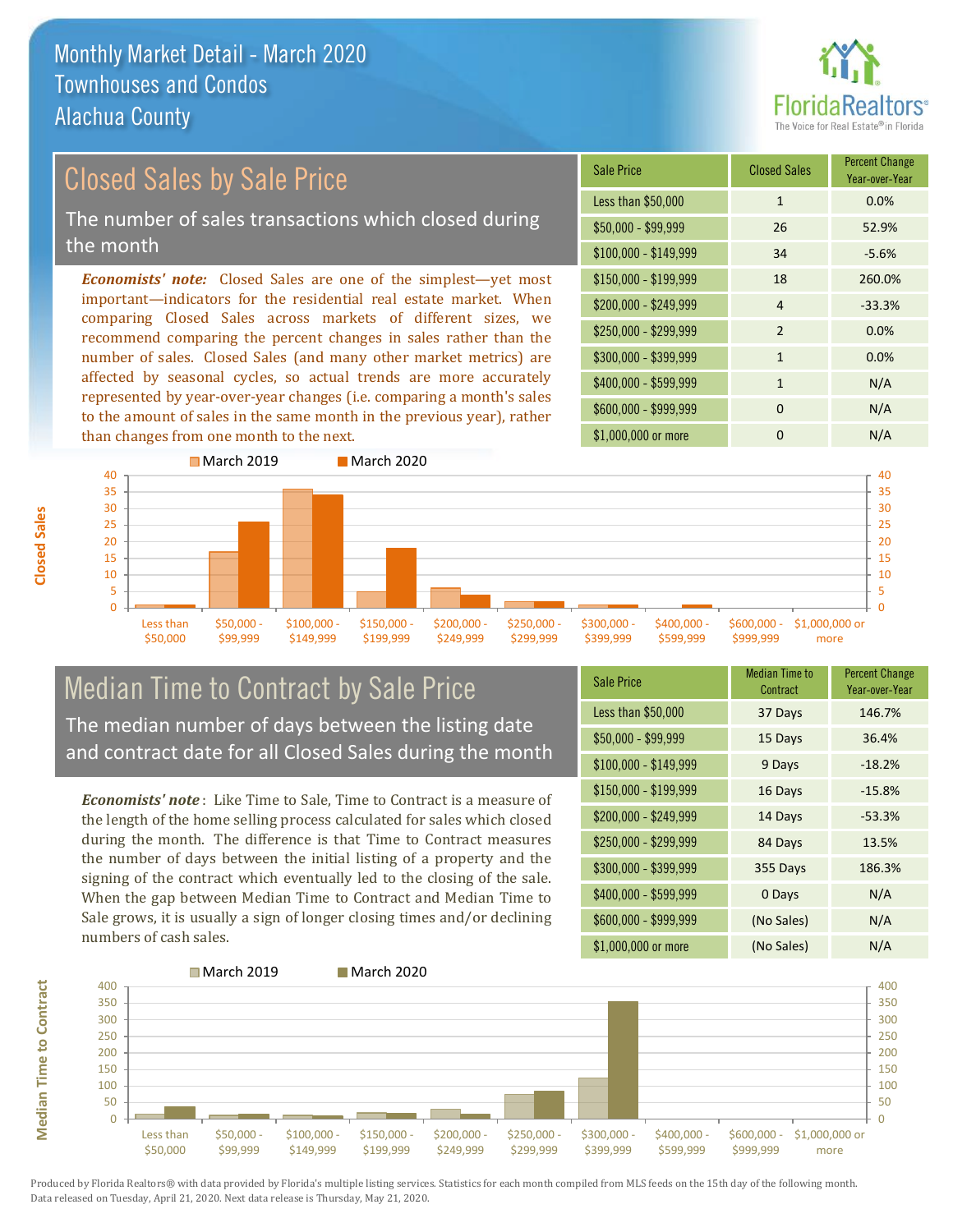

# **New Listings by Initial Listing Price**

The number of properties put onto the market during the month

*Economists' note:* New Listings tend to rise in delayed response to increasing prices, so they are often seen as a lagging indicator of market health. As prices rise, potential sellers raise their estimations of value—and in the most recent cycle, rising prices have freed up many potential sellers who were previously underwater on their mortgages. Note that in our calculations, we take care to not include properties that were recently taken off the market and quickly relisted, since these are not really *new* listings.

| <b>Initial Listing Price</b> | <b>New Listings</b> | <b>Percent Change</b><br>Year-over-Year |
|------------------------------|---------------------|-----------------------------------------|
| Less than \$50,000           | 0                   | N/A                                     |
| $$50,000 - $99,999$          | 22                  | $-12.0%$                                |
| $$100,000 - $149,999$        | 33                  | $-34.0%$                                |
| $$150,000 - $199,999$        | 27                  | 3.8%                                    |
| \$200,000 - \$249,999        | 4                   | $-42.9%$                                |
| \$250,000 - \$299,999        | 5                   | $-37.5%$                                |
| \$300,000 - \$399,999        | $\mathcal{P}$       | N/A                                     |
| \$400,000 - \$599,999        | $\Omega$            | N/A                                     |
| \$600,000 - \$999,999        | $\Omega$            | N/A                                     |
| \$1,000,000 or more          | n                   | N/A                                     |



### Inventory by Current Listing Price The number of property listings active at the end of the month

*Economists' note* : There are a number of ways to define and calculate Inventory. Our method is to simply count the number of active listings on the last day of the month, and hold this number to compare with the same month the following year. Inventory rises when New Listings are outpacing the number of listings that go off-market (regardless of whether they actually sell). Likewise, it falls when New Listings aren't keeping up with the rate at which homes are going off-market.

| <b>Current Listing Price</b> | Inventory      | <b>Percent Change</b><br>Year-over-Year |
|------------------------------|----------------|-----------------------------------------|
| Less than \$50,000           | 3              | 50.0%                                   |
| $$50,000 - $99,999$          | 38             | $-24.0%$                                |
| $$100,000 - $149,999$        | 41             | $-19.6%$                                |
| $$150,000 - $199,999$        | 32             | 18.5%                                   |
| \$200,000 - \$249,999        | 20             | 25.0%                                   |
| \$250,000 - \$299,999        | 10             | $-28.6%$                                |
| \$300,000 - \$399,999        | 5              | 150.0%                                  |
| \$400,000 - \$599,999        | 5              | 150.0%                                  |
| \$600,000 - \$999,999        | $\overline{2}$ | N/A                                     |
| \$1,000,000 or more          | 0              | N/A                                     |



Produced by Florida Realtors® with data provided by Florida's multiple listing services. Statistics for each month compiled from MLS feeds on the 15th day of the following month. Data released on Tuesday, April 21, 2020. Next data release is Thursday, May 21, 2020.

**Inventory**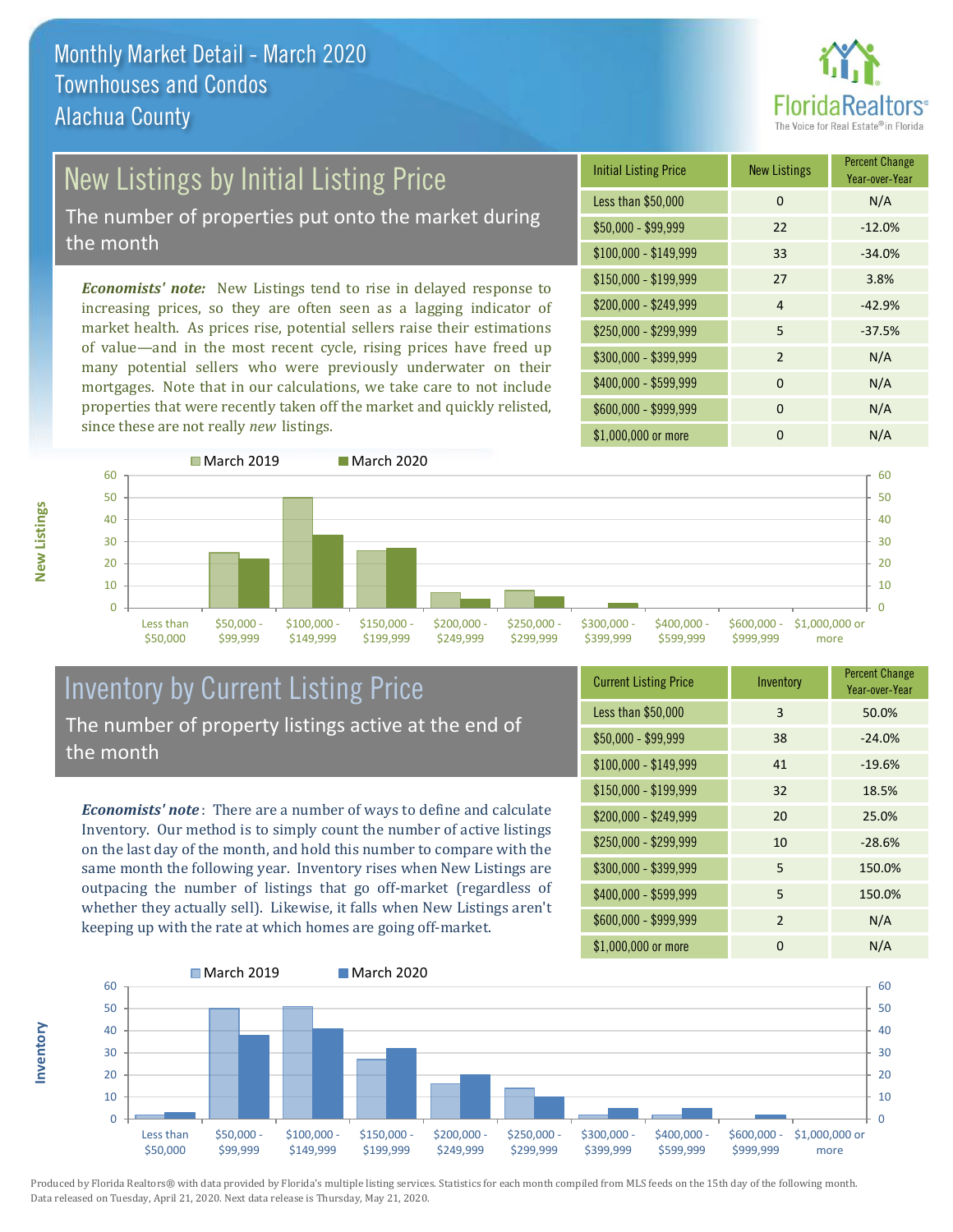### Monthly Distressed Market - March 2020 Alachua County Townhouses and Condos



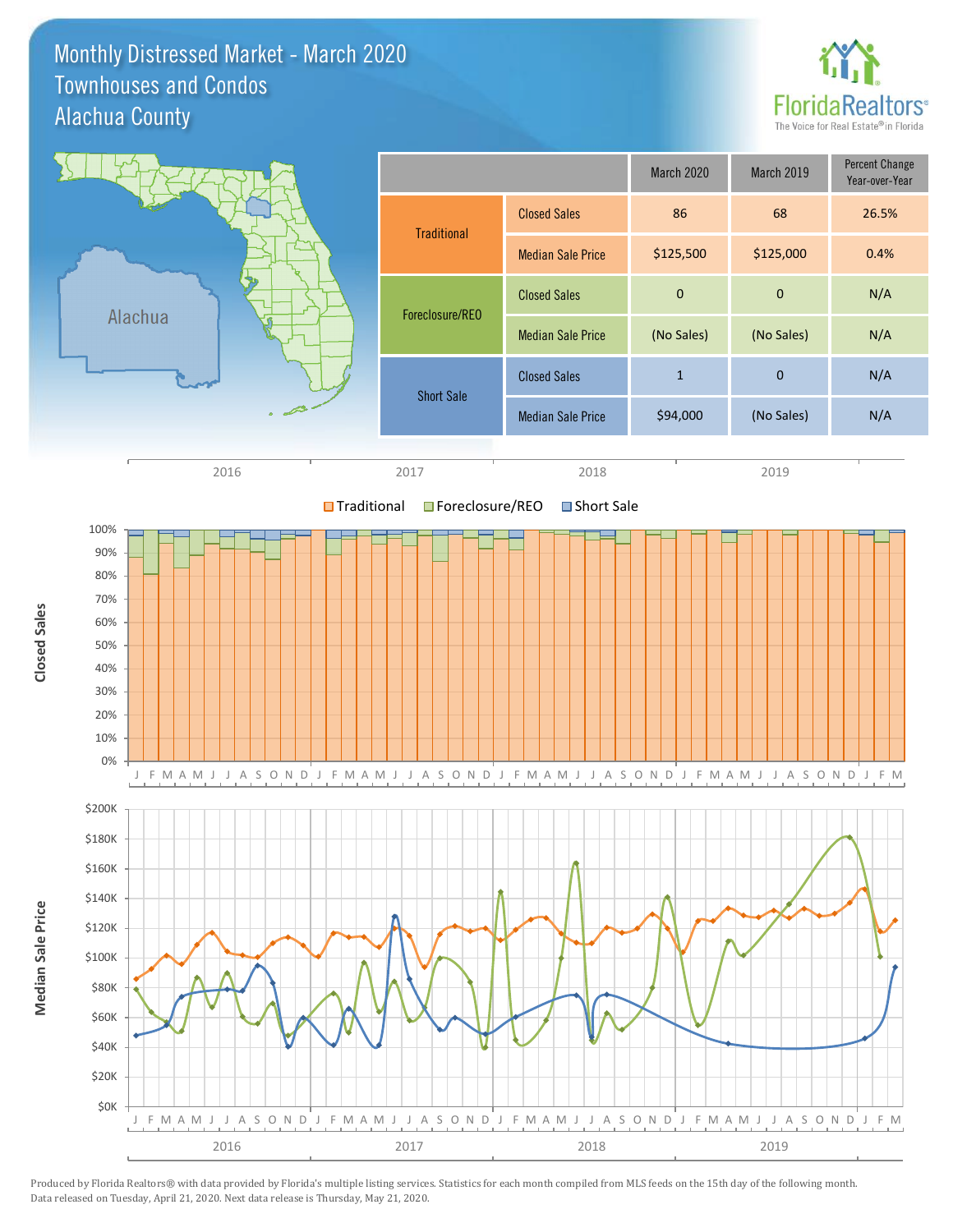Monthly Market Detail - March 2020 Alachua County Manufactured Homes





**Closed Sales**

**Closed Sales** 

| <b>Summary Statistics</b>                                | <b>March 2020</b> | <b>March 2019</b> | <b>Percent Change</b><br>Year-over-Year |  |
|----------------------------------------------------------|-------------------|-------------------|-----------------------------------------|--|
| <b>Closed Sales</b>                                      | 9                 | 11                | $-18.2%$                                |  |
| Paid in Cash                                             | 3                 | $\overline{4}$    | $-25.0%$                                |  |
| <b>Median Sale Price</b>                                 | \$105,000         | \$99,000          | 6.1%                                    |  |
| Average Sale Price                                       | \$108,341         | \$106,494         | 1.7%                                    |  |
| Dollar Volume                                            | \$975,069         | \$1.2 Million     | $-16.8%$                                |  |
| Median Percent of Original<br><b>List Price Received</b> | 92.1%             | 97.8%             | $-5.8%$                                 |  |
| <b>Median Time to Contract</b>                           | 44 Days           | 14 Days           | 214.3%                                  |  |
| <b>Median Time to Sale</b>                               | 83 Days           | 59 Days           | 40.7%                                   |  |
| <b>New Pending Sales</b>                                 | 13                | 15                | $-13.3%$                                |  |
| <b>New Listings</b>                                      | 13                | 19                | $-31.6%$                                |  |
| Pending Inventory                                        | 30                | 29                | 3.4%                                    |  |
| Inventory (Active Listings)                              | 51                | 56                | $-8.9%$                                 |  |
| Months Supply of Inventory                               | 5.0               | 5.6               | $-10.7%$                                |  |

| <b>Closed Sales</b>                                                                                                                                                                                                                                                                                                                                                                                                                                                                                                                                                                                                      | <b>Month</b>                                                                                                                                             | <b>Closed Sales</b>                                    | <b>Percent Change</b><br>Year-over-Year                                                            |
|--------------------------------------------------------------------------------------------------------------------------------------------------------------------------------------------------------------------------------------------------------------------------------------------------------------------------------------------------------------------------------------------------------------------------------------------------------------------------------------------------------------------------------------------------------------------------------------------------------------------------|----------------------------------------------------------------------------------------------------------------------------------------------------------|--------------------------------------------------------|----------------------------------------------------------------------------------------------------|
| The number of sales transactions which closed during<br>the month                                                                                                                                                                                                                                                                                                                                                                                                                                                                                                                                                        | Year-to-Date<br><b>March 2020</b><br>February 2020<br>January 2020                                                                                       | 21<br>9<br>$\mathbf{1}$<br>11                          | $-32.3%$<br>$-18.2%$<br>$-90.0%$<br>10.0%                                                          |
| <b>Economists' note:</b> Closed Sales are one of the simplest—yet most<br>important—indicators for the residential real estate market. When<br>comparing Closed Sales across markets of different sizes, we<br>recommend comparing the percent changes in sales rather than the<br>number of sales. Closed Sales (and many other market metrics) are<br>affected by seasonal cycles, so actual trends are more accurately<br>represented by year-over-year changes (i.e. comparing a month's sales<br>to the amount of sales in the same month in the previous year), rather<br>than changes from one month to the next. | December 2019<br>November 2019<br>October 2019<br>September 2019<br>August 2019<br><b>July 2019</b><br>June 2019<br>May 2019<br>April 2019<br>March 2019 | 10<br>8<br>10<br>16<br>11<br>9<br>13<br>10<br>14<br>11 | 0.0%<br>$-11.1%$<br>25.0%<br>220.0%<br>$-15.4%$<br>$-18.2%$<br>8.3%<br>$-28.6%$<br>100.0%<br>10.0% |

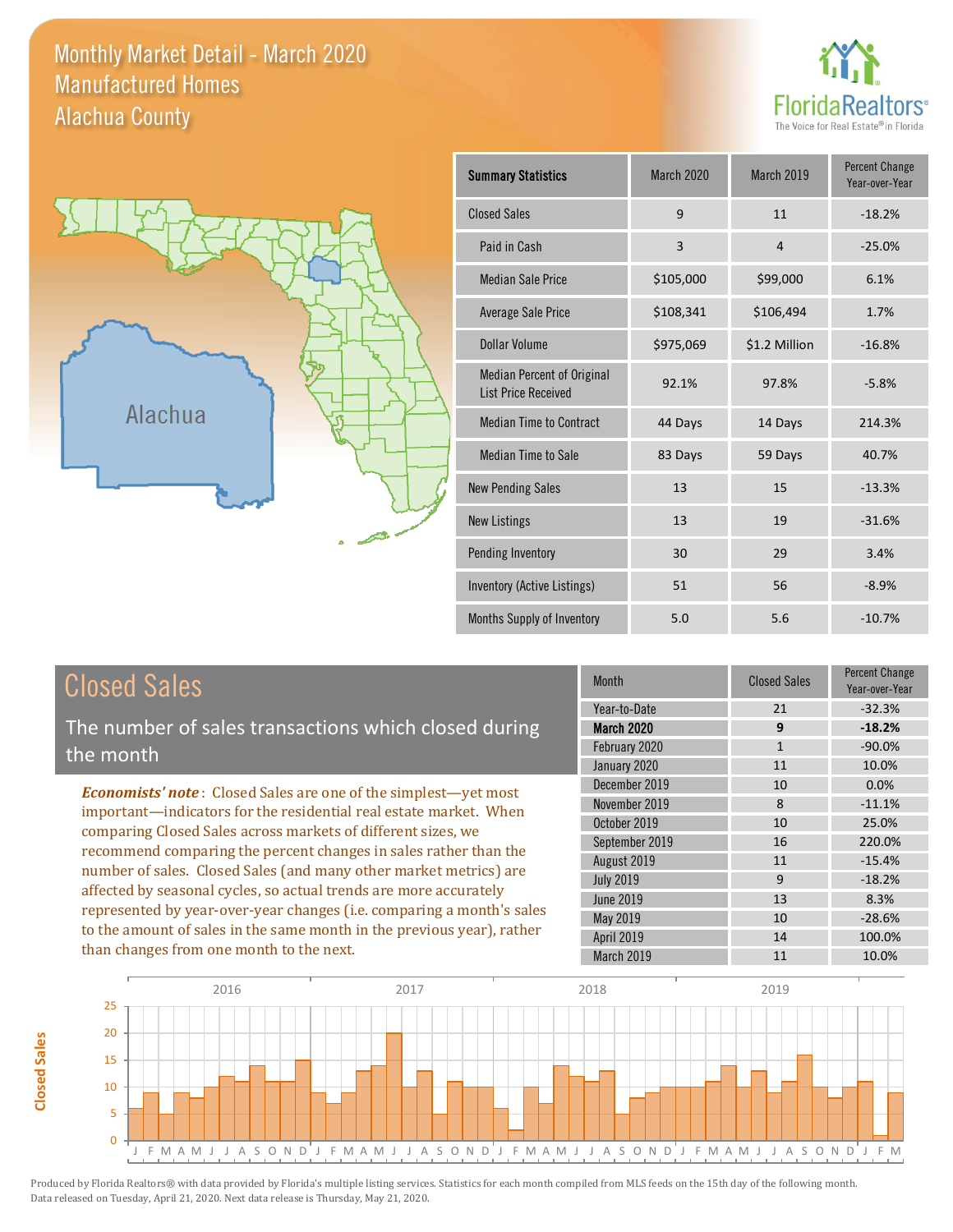

### *Economists' note:* Closed Sales are one of the simplest—yet most important—indicators for the residential real estate market. When comparing Closed Sales across markets of different sizes, we recommend comparing the percent changes in sales rather than the number of sales. Closed Sales (and many other market metrics) are affected by seasonal cycles, so actual trends are more accurately represented by year-over-year changes (i.e. comparing a month's sales to the amount of sales in the same month in the previous year), rather than changes from one month to the next. \$1,000,000 or more 0 0 N/A  $$250.000 - $299.999$  0  $-100.0\%$ \$300,000 - \$399,999 0 0 N/A  $$400,000 - $599,999$  0 N/A \$600,000 - \$999,999 0 0 N/A \$150,000 - \$199,999 2 N/A \$200,000 - \$249,999 0 0 N/A \$100,000 - \$149,999 3 -25.0% Sale Price Closed Sales Percent Change Year-over-Year Less than \$50,000 2 0.0% \$50,000 - \$99,999 2 -50.0% Closed Sales by Sale Price The number of sales transactions which closed during the month



## Median Time to Contract by Sale Price The median number of days between the listing date and contract date for all Closed Sales during the month

*Economists' note* : Like Time to Sale, Time to Contract is a measure of the length of the home selling process calculated for sales which closed during the month. The difference is that Time to Contract measures the number of days between the initial listing of a property and the signing of the contract which eventually led to the closing of the sale. When the gap between Median Time to Contract and Median Time to Sale grows, it is usually a sign of longer closing times and/or declining numbers of cash sales.

| Sale Price            | <b>Median Time to</b><br>Contract | <b>Percent Change</b><br>Year-over-Year |
|-----------------------|-----------------------------------|-----------------------------------------|
| Less than \$50,000    | 56 Days                           | 33.3%                                   |
| \$50,000 - \$99,999   | 23 Days                           | $-66.2%$                                |
| $$100,000 - $149,999$ | 44 Days                           | 450.0%                                  |
| $$150,000 - $199,999$ | 181 Days                          | N/A                                     |
| \$200,000 - \$249,999 | (No Sales)                        | N/A                                     |
| \$250,000 - \$299,999 | (No Sales)                        | N/A                                     |
| \$300,000 - \$399,999 | (No Sales)                        | N/A                                     |
| \$400,000 - \$599,999 | (No Sales)                        | N/A                                     |
| \$600,000 - \$999,999 | (No Sales)                        | N/A                                     |
| \$1,000,000 or more   | (No Sales)                        | N/A                                     |



**Median Time to Contract Median Time to Contract**

**Closed Sales**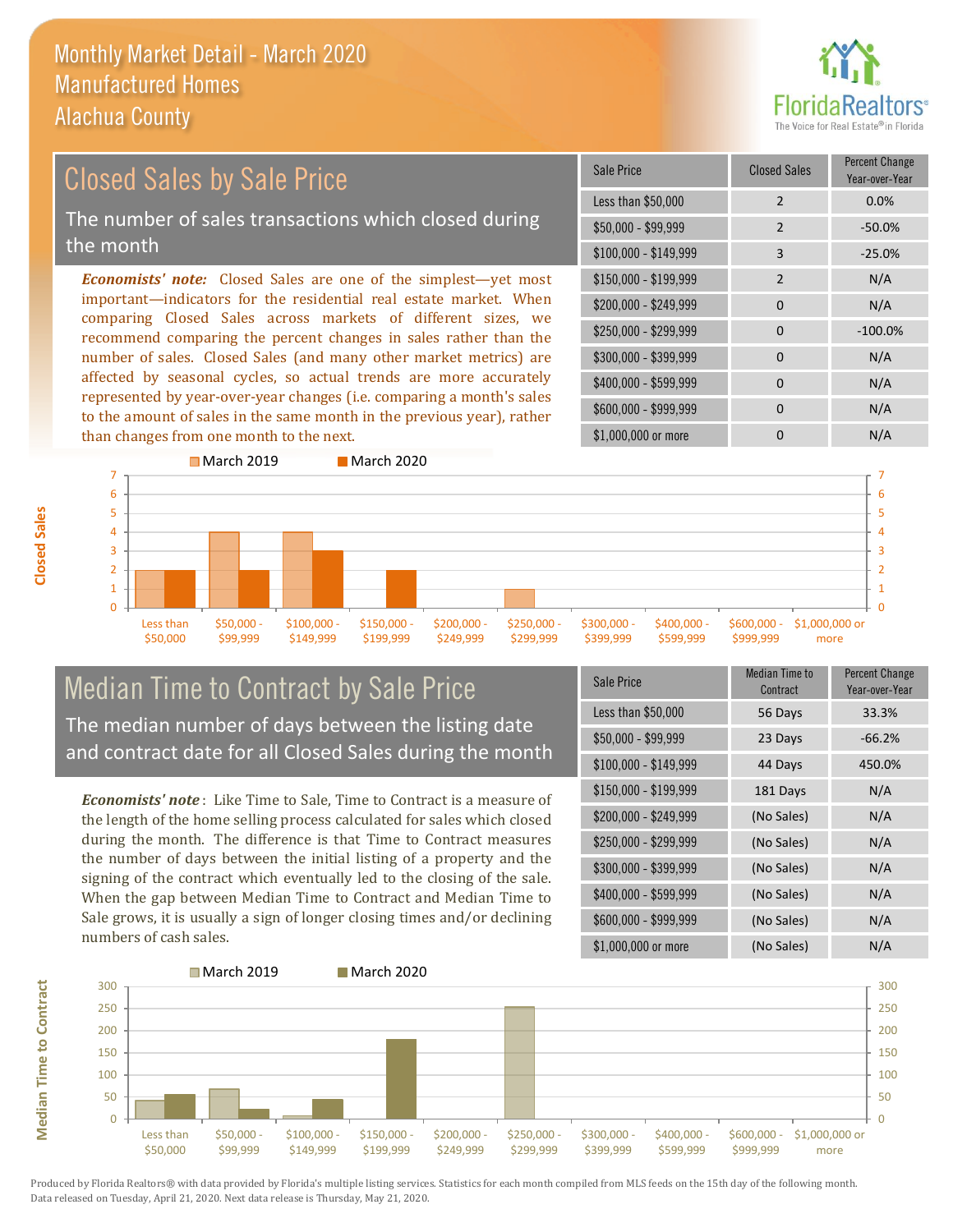

### New Listings by Initial Listing Price The number of properties put onto the market during the month

*Economists' note:* New Listings tend to rise in delayed response to increasing prices, so they are often seen as a lagging indicator of market health. As prices rise, potential sellers raise their estimations of value—and in the most recent cycle, rising prices have freed up many potential sellers who were previously underwater on their mortgages. Note that in our calculations, we take care to not include properties that were recently taken off the market and quickly relisted, since these are not really *new* listings.

| <b>Initial Listing Price</b> | <b>New Listings</b> | <b>Percent Change</b><br>Year-over-Year |
|------------------------------|---------------------|-----------------------------------------|
| Less than \$50,000           | $\mathbf{1}$        | $-50.0%$                                |
| $$50,000 - $99,999$          | 3                   | $-62.5%$                                |
| $$100,000 - $149,999$        | 7                   | 75.0%                                   |
| $$150,000 - $199,999$        | $\mathbf{1}$        | $-66.7%$                                |
| \$200,000 - \$249,999        | 1                   | 0.0%                                    |
| \$250,000 - \$299,999        | $\Omega$            | N/A                                     |
| \$300,000 - \$399,999        | 0                   | N/A                                     |
| \$400,000 - \$599,999        | $\Omega$            | $-100.0%$                               |
| \$600,000 - \$999,999        | $\Omega$            | N/A                                     |
| \$1,000,000 or more          |                     | N/A                                     |



## Inventory by Current Listing Price The number of property listings active at the end of the month

*Economists' note* : There are a number of ways to define and calculate Inventory. Our method is to simply count the number of active listings on the last day of the month, and hold this number to compare with the same month the following year. Inventory rises when New Listings are outpacing the number of listings that go off-market (regardless of whether they actually sell). Likewise, it falls when New Listings aren't keeping up with the rate at which homes are going off-market.

| <b>Current Listing Price</b> | Inventory      | Percent Change<br>Year-over-Year |
|------------------------------|----------------|----------------------------------|
| Less than \$50,000           | $\mathcal{P}$  | $-71.4%$                         |
| $$50,000 - $99,999$          | 7              | $-65.0%$                         |
| $$100,000 - $149,999$        | 22             | 46.7%                            |
| $$150,000 - $199,999$        | 9              | 12.5%                            |
| \$200,000 - \$249,999        | 3              | $-25.0%$                         |
| \$250,000 - \$299,999        | $\mathbf{1}$   | 0.0%                             |
| \$300,000 - \$399,999        | 3              | N/A                              |
| \$400,000 - \$599,999        | $\mathbf{1}$   | 0.0%                             |
| \$600,000 - \$999,999        | 1              | N/A                              |
| \$1,000,000 or more          | $\mathfrak{p}$ | N/A                              |



**New Listings**

**Inventory**